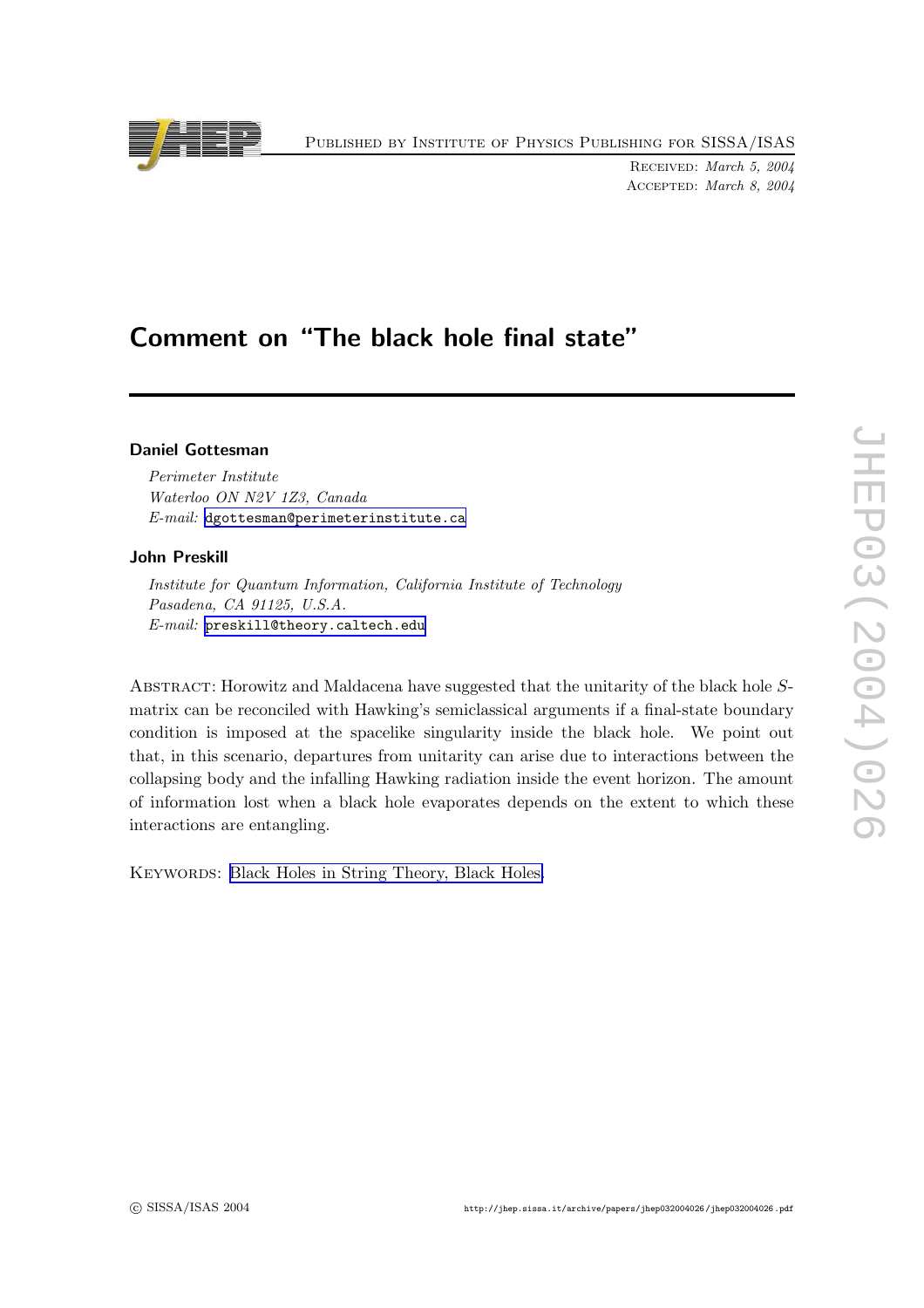Nearly 30 years ago, Stephen Hawking precipitated a crisis in quantum physics by discovering that black holes evaporate [[1\]](#page-5-0). Hawking argued [[2](#page-5-0)] that a process in which a pure quantum state collapses to form a blac k hole, whic h then evaporates completely , violates unitarit y — the final state of the emitted radiation is nearly thermal and therefore highly mixed. The crux of Hawking's argumen t is this: the geometry of the evaporating blac k hole contains spacelik e surfaces that are crossed b y both the collapsing b ody (inside the even t horizon), and nearly all of the emitted Hawking radiation (outside the horizon). Therefore,  $if$  no quantum information is destroyed in the process, then the quantum state of the collapsing b ody must b e "cloned" in the outgoing radiation. We infer, then, that either information is lost or cloning of arbitrary quantum states (which is inconsistent with the linearity of quantum mechanics) can occur; either way, we are pressed to accept that the foundations of quantum theory need revision.

One possible w ay to evade the conclusion that blac k holes destro y information is to adopt the principle of "black hole complementarity" [[3\]](#page-5-0). One can decide not to be bothered by quantum cloning if it occurs only where no one can ever find out. Suppose that an observer stays outside the blac k hole long enough to verify that muc h of the collapsing body's quantum information is faithfully encoded in the Hawking radiation, and then dives into the black hole seeking confirmation that the collapsing body is still intact. Semiclassical reasoning does not suffice to answer whether she will succeed — in order for the information carried b y the collapsing b ody to reac h the observer before meeting the singularity, it must be encoded in quanta with frequencies far exceeding the Planck frequency.

Thus liberated from a menacing semiclassical paradox, w e may b e satisfied provisionally to attain a consistent description of only the physics outside the horizon, in which information, rather than being lost, can b e encoded in degrees of freedom localized on the horizon. There is strong evidence (especially from studies of asymptotically anti de Sitter spacetimes [\[4\]](#page-5-0)) that just such a description is provided by string theory. Indeed calculations providing a detailed quantitativ e picture of the microphysics of the even t horizon arguably constitute string theory's greatest success.

The principle of blac k hole complementarit y is useful, but it does not in itself fully resolve the puzzle of black hole information loss. For now we may be content with a consistent view of the world outside the horizon. But eventually , once a more complete understanding of quantum gravit y becomes available, w e should expect to b e able to reconcile in detail the viewpoin t of an observer who falls into a blac k hole with the viewpoin t of an observer who stays outside.

In an interesting recent paper [[5\]](#page-5-0), Horowitz and Maldacena (HM) have proposed a quite simple w ay to reconcile the unitarit y of the blac k hole S-matrix with Hawking's semiclassical reasoning. Their idea is to impose a boundary condition requiring a particular quantum state at the blac k hole singularit y . This proposal is attractiv e because it aims to move the new physics associated with quantum gravity from the black hole horizon, where one might expect to have an adequate semiclassical description, to the singularity, where it is clear semiclassical reasoning breaks down. Loosely speaking, the intuition behind the HM proposal is this: to ensure that no information is lost, w e should leav e no information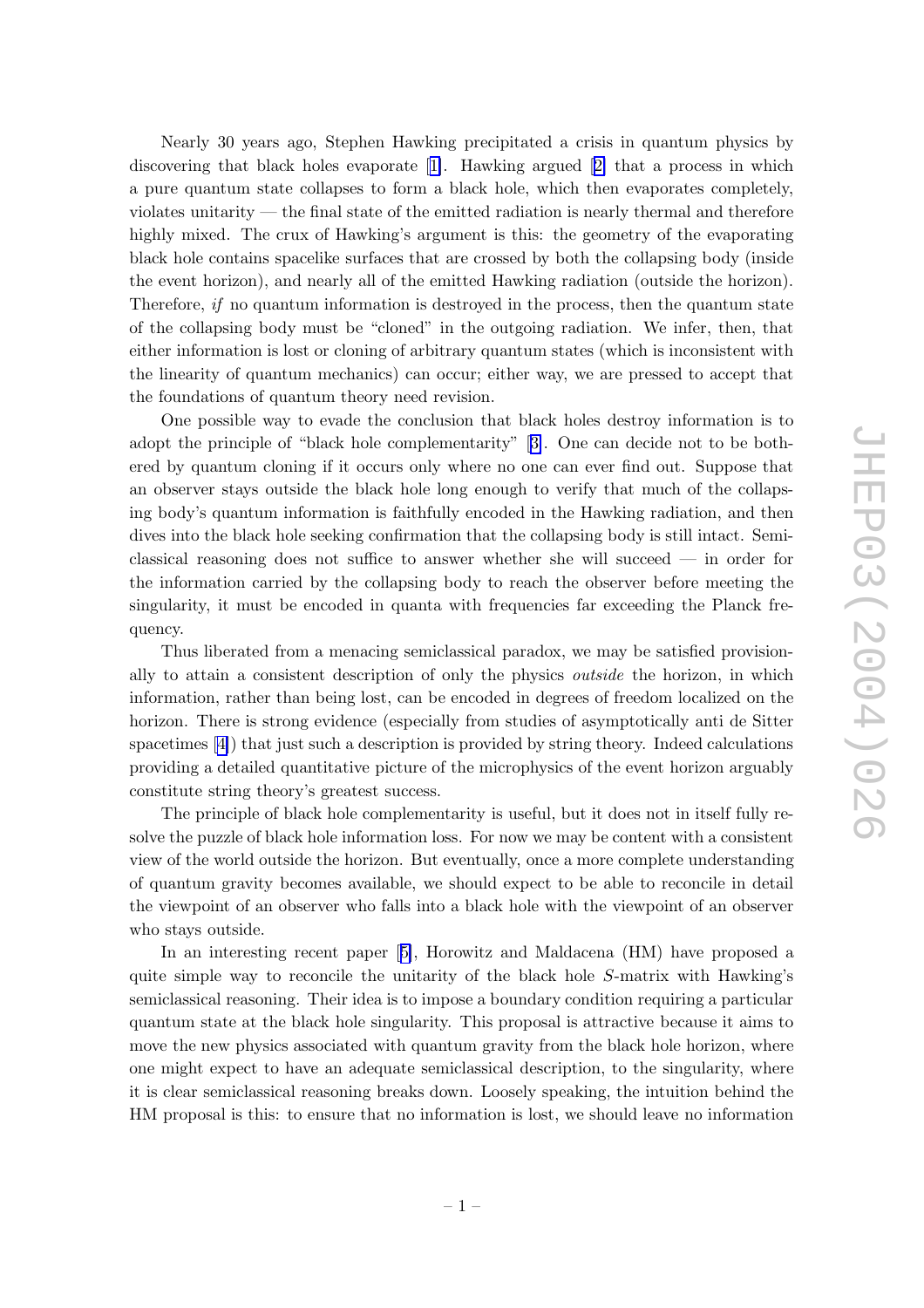behind inside the black hole. The uniqueness of the final quantum state at the singularity seems to prevent any information from getting "stuck" there, so that all of the information encoded in the initial collapsing b ody can appear in the outgoing Hawking radiation.

The purpose of this comment is to point out that this intuition can be a bit misleading: it is not enough to impose a final state boundary condition; it is also importan t that the imposed final state b e of a very special type. For a particular natural decomposition of the quantum system inside the horizon into t w o parts, HM proposed that the final state is maximally entangled. Their scheme successfully restores unitarity if the two parts are noninteracting, or if the interactions are of just the right kind. But even weak interactions result in (weak) violations of unitarit y .

Let us briefly review the HM proposal. The quantum state of the collapsing body belongs to a Hilbert space  $H_M$  whose dimension is  $N = e^S$ , where S is the black hole's entrop y . In the semiclassical treatmen t of quantum field fluctuations on the background spacetime determined b y the collapse and evaporation of the blac k hole, the Hilbert space of the fluctuations can be separated into two subsystems  $H_{\text{in}}$  and  $H_{\text{out}}$  (each also of dimension N ) localized inside and outside of the horizon respectively . The (Unruh) quantum state  $|\Phi\rangle$ <sub>in⊗out</sub> of the fields that looks like the vacuum in the far past is a maximally entangled pure state on  $H_{\text{in}} \otimes H_{\text{out}}$ 

$$
|\Phi\rangle_{\text{in}\otimes\text{out}} = \frac{1}{\sqrt{N}} \sum_{i=1}^{N} |i\rangle_{\text{in}} \otimes |i\rangle_{\text{out}},
$$
\n(1)

where  $\{|i\rangle_{\text{in}}\}$  and  $\{|i\rangle_{\text{out}}\}$  are orthonormal bases for  $H_{\text{in}}$  and  $H_{\text{out}}$  respectively. According to the HM proposal, the final state boundary condition imposed at the singularity requires the quantum state of  $H_M \otimes H_{\text{in}}$  to be the maximally-entangled state

$$
M \otimes \text{in} \langle \Phi | (S \otimes I) , \tag{2}
$$

where

$$
M \otimes \text{in} \langle \Phi | = \frac{1}{\sqrt{N}} \sum_{i=1}^{N} M \langle i | \otimes \text{in} \langle i | , \tag{3}
$$

S is a unitary transformation, and  $\{|i\rangle_M\}$  is an orthonormal basis for  $H_M$ . The resulting transformation from  $H_M$  to  $H_{\text{out}}$  is

$$
T \equiv M \otimes \text{in} \langle \Phi | (S \otimes I) | \Phi \rangle_{\text{in} \otimes \text{out}} = \left(\frac{1}{N}\right) S. \tag{4}
$$

The normalization factor  $1/N$  indicates that if the quantum state of  $H_M \otimes H_{\text{in}}$  were measured, the outcome prescribed by the HM boundary condition would occur with probability  $1/N^2$ . But under the terms of the HM proposal, all other measurement outcomes are to be discarded; the resulting state of  $H_{\text{out}}$  is the "postselected" state under the assumption that the desired outcome is obtained. Renormalization of the postselected state removes the factor of  $1/N$ , and the transformation thus obtained is unitary — no quantum information is destro yed in the process.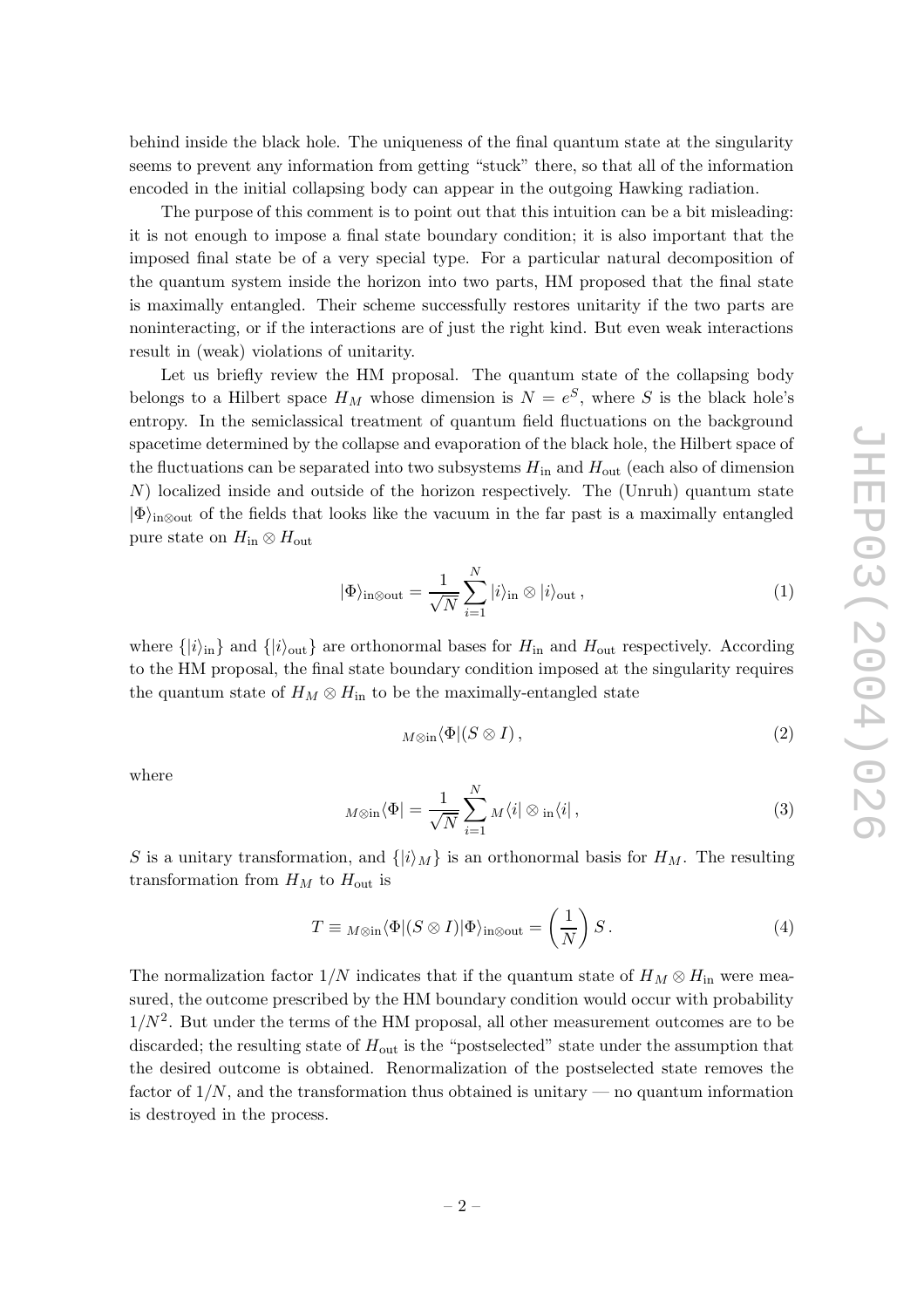The flo w of information from the collapsing b ody to the outgoing radiation, indicated in figure 1 , can b e described in the following somewhat fanciful language: The information propagates from past infinit y to the blac k hole singularit y . Rather than being absorbed there, it is "reflected," propagating backward in time from the singularity to the preparation of the Unruh state. There it is reflected again, and propagates to future infinit y .

In figure 1 , w e hav e also included a unitary transformation U acting on  $H_M \otimes H_{\text{in}}$ . This transformation (not explicitly considered b y HM) arises due to interactions of the collapsing b ody with the quantum field fluctuations after horizon crossing but before arrival at the singularit y . Suc h interactions are certainly to b e expected, and they blur the distinction bet ween the t w o subsystems  $H_M$  and  $H_{\text{in}}$ .

In our fanciful language, the transformation  $U$  can be interpreted as an interaction bet ween the information's past and future self. Various authors (Deutsc h [[6\]](#page-5-0), for example) hav e pointed out that suc h interactions can cause a breakdown of unitarit y . Indeed, Sc humacher and Bennett [[7](#page-5-0)] have observed that time travel can b e simulated b y



Figure 1: Information flow in the evaporating black hole, according to the Horowitz-Maldacena (HM) pro posal. Here time runs from right to left,  $|n\rangle_M$  is the initial quantum state of the collapsing b ody , and  $|m\rangle$ <sub>out</sub> is the final quantum state of the outgoing Hawking radiation emitted during evaporation. The ket  $|\Phi\rangle_{in\fty}$ <sub>in $\otimes$ out is the maximally-entangled</sub> Unruh state of the infalling and outgoing Hawking radiation, and the bra  $_{M\otimes\text{in}}\langle\Phi|$  is the (maximally-entangled) boundary condition imposed at the spacelike singularity. S is the unitary black-hole S-matrix, whic h HM absorb into the boundary condition. The unitary matrix  $U$ , not considered b y HM, arises from interactions between the collapsing body and the infalling radiation inside the even t horizon.

combining quantum entanglemen t with postselection, and they hav e studied the departures from unitarity that result when interactions are also included. However, the case depicted in figure 1 differs slightly from that considered in [[7](#page-5-0)] because the two copies of the information acted upon b y U propagate through time in opposite directions.

With the unitary transformation  $U$  included, the HM prescription yields the transformation

$$
\langle m|T|n\rangle = \frac{1}{\sqrt{N}} \langle \Psi|n,m\rangle, \qquad (5)
$$

where

$$
\langle \Psi | = \langle \Phi | (S \otimes I) U. \tag{6}
$$

If U is an arbitrary unitary transformation, then  $|\Psi|$  is an arbitrary normalized pure state on  $H_M \otimes H_{\text{in}}$ , and therefore T can be any matrix satisfying

$$
\sum_{m,n} |\langle m|T|n\rangle|^2 = \frac{1}{N}.
$$
\n(7)

If and only if  $\Psi$  is a maximally entangled state, we recover the conclusion of HM, that the evolution governed by T (after renormalization) is unitary. For any choice of  $\Psi$  that is not maximally entangled, at least some information will b e lost when the blac k hole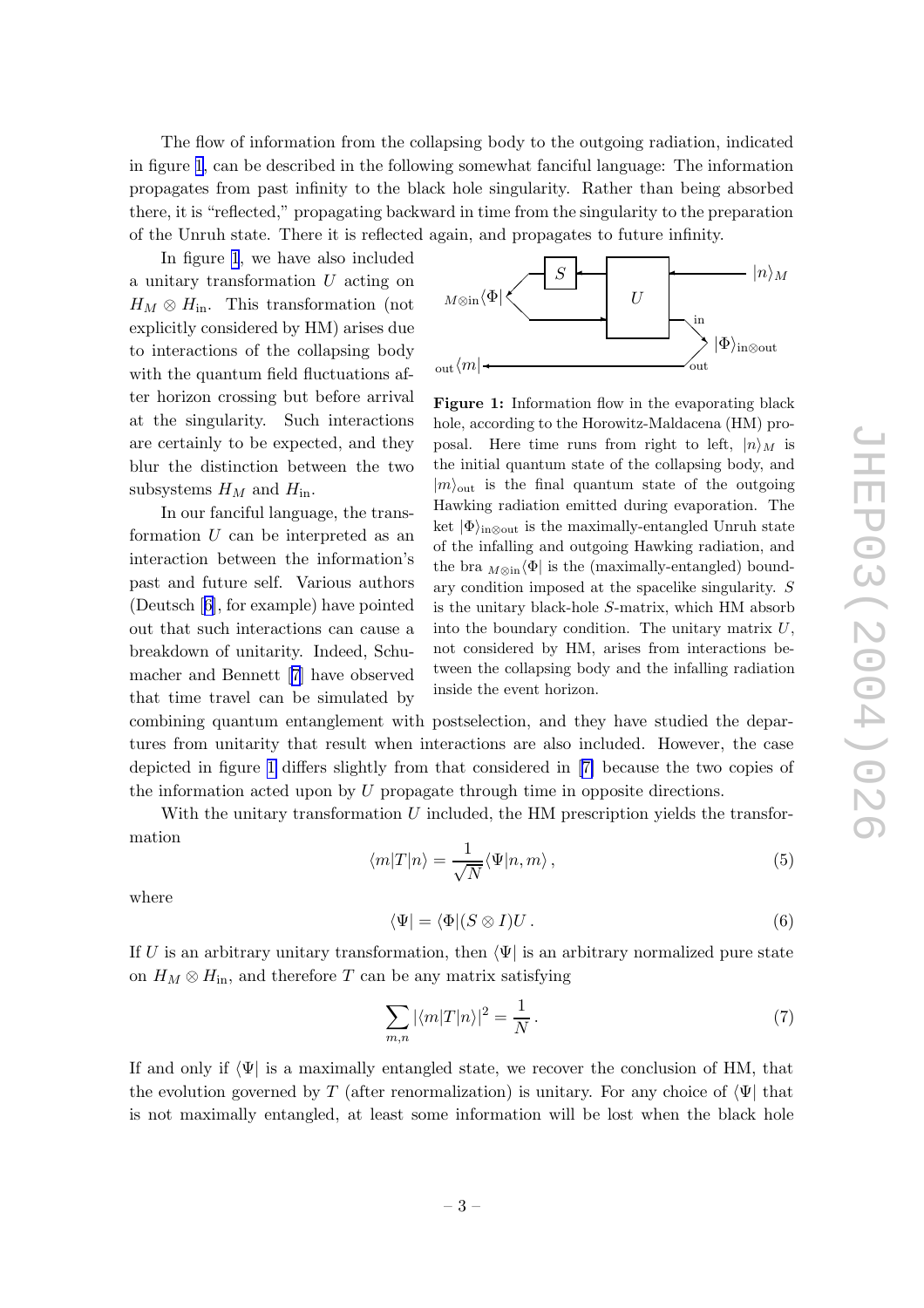evaporation is complete. If  $\Psi$  is a product state, then the final state of the outgoing Hawking radiation will b e independen t of the initial state of the collapsing b ody , and the information loss will b e complete.

For example, consider the case  $(S \otimes I)U = V$ , where V is the controlled-sum gate that acts on an orthonormal basis according to

$$
V(|i,j\rangle) = |i,j+i \pmod{N}\rangle
$$
 (8)

(the first subsystem is the "control" and the second subsystem is the "target" of the gate); then

$$
\langle m|T|n\rangle = \frac{1}{\sqrt{N}} \langle \Phi|V|n,m\rangle = \left(\frac{1}{N}\right) \delta_{m,0}.
$$
\n(9)

The state of the outgoing radiation is  $|0\rangle_{\text{out}}$ , irrespective of the state of the collapsing body. If the direction of the controlled-sum were reversed (the control and target interchanged), then w e would hav e

$$
\langle m|T|n\rangle = \left(\frac{1}{N}\right)\delta_{n,0}.
$$
\n(10)

In this case, the action of the state upon itself via the controlled-sum gate results in a "time travel paradox" unless the state of the collapsing body is  $|0\rangle_M$ .

The controlled-sum gate results in maximal violation of unitarity (complete loss of information) because it is a maximally entangling gate — it can transform a product state to a maximally-entangled state and vice versa. In general, the amoun t of information loss is related to the entangling power of the transformation  $V = (S \otimes I)U$ . Quantifying the amoun t of lost information is an interesting open mathematical problem. The matrix T can b e regarded as a kind of noisy quantum channel, but it is not a trace-preserving completely positiv e linear map (the typ e of channel whose capacit y has been muc h studied b y the quantum information theorists — see, for example [[8\]](#page-5-0)); rather the output is a nonlinear function of the input because of the renormalization after postselection.

The interior of a blac k hole is a tumultuous place [[9\]](#page-5-0), where it is not easy to maintain a clear distinction bet ween the t w o subsystems in voked in the HM proposal. In particular, far from the singularit y , where the semiclassical description of the spacetime is still reasonably accurate, ordinary "low-energy" standard model interactions will entangle the collapsing body (consisting of pressureless dust, for example) with the infalling Hawking radiation (photons, for example). The degree of entanglemen t established in the semiclassical region may b e small compared to the blac k hole entrop y S , so one can imagine that, b y slightly t weaking the boundary condition near the singularit y to compensate for the interactions in the semiclassical region, unitarit y of the blac k hole S-matrix can b e salvaged. But this scheme seems to require an implausible conspiracy bet ween lo w energy physics and Planc k scale physics, whic h reduces the appeal of the HM proposal.

In the absence of suc h a conspiracy , one migh t reasonably propose (because of the relatively weak entangling p o wer of the interactions in the semiclassical regime) that a final state boundary condition leads to a small amount of information loss — that much information is hidden in subtle correlations among the quanta emitted in the Hawking